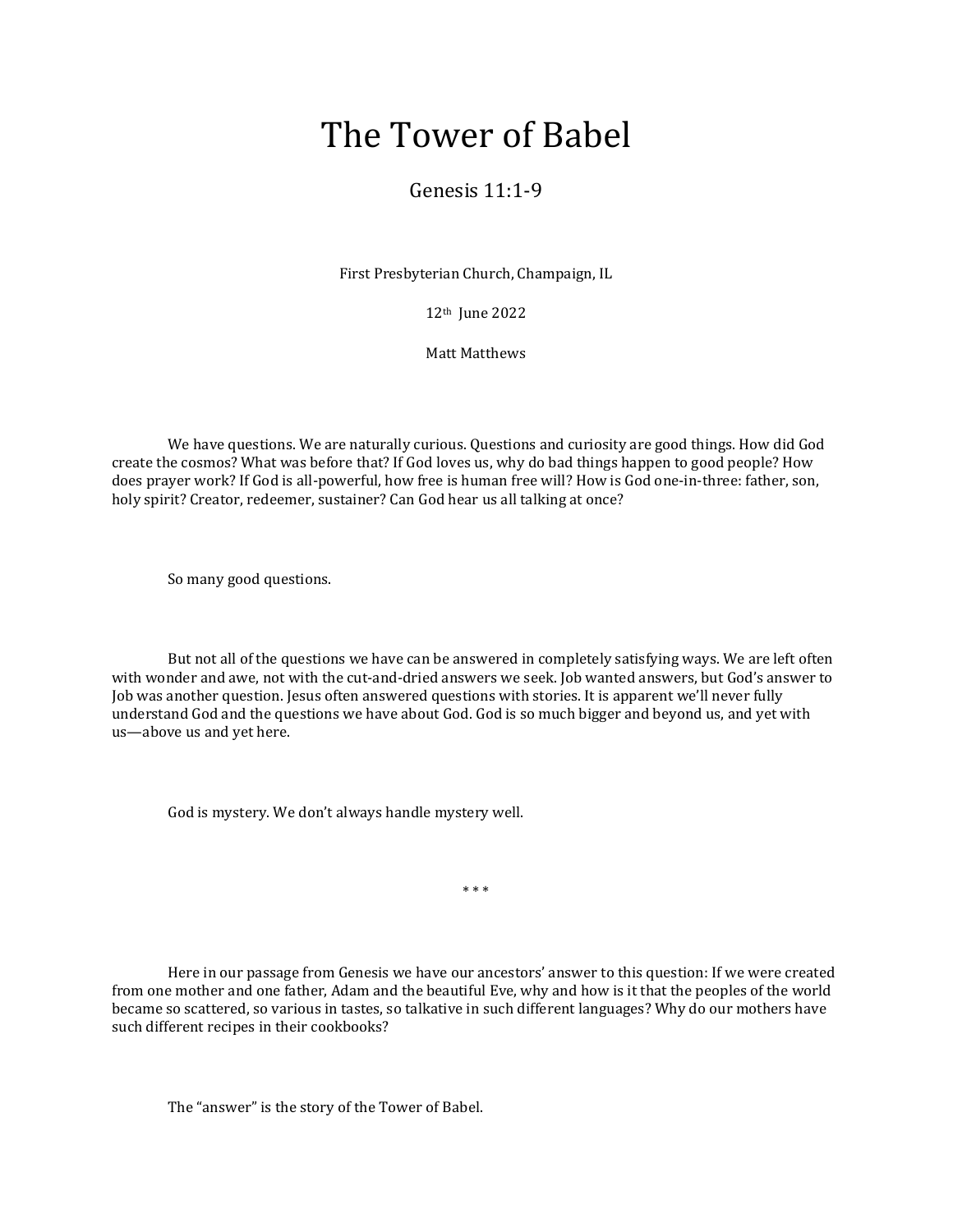People started building a high tower all the way to heaven. If they got there, they'd see all of God's tricks. People would harness all of their own power, and they wouldn't need God's power any more.

So, the story goes, God scrambled their languages and scattered the people. They'd no longer have the wherewithal to challenge God's power. That tower became known as "Babel" because when everyone tried to talk with one another, that's all they heard.

 This is really a story about arrogance, isn't it? When people think they have all the answers, God must shake God's head. When we try to rely only on ourselves, God must throw up God's hands.

 God made us for relationship with God and with each other. And arrogance tricks us into believing we don't need each other. I can do it all on my own. I don't need a team. I am independent and strong. I am a rock. I am an island. I have all the answers. *And I certainly don't need God.*

So much for the relationship God intends.

 Questions are good. Questions lead us to conversation. Curiosity always leads us to discovery. And what we often discover as we seek answers are the deeper, more profound questions. We trust God not because we fully understand God. We trust God because God is God. We trust God precisely because God is bigger than our brains. This trust leads to love, which leads to service, when leads always to awe and wonder and thanks.

Questions are good. But the arrogance of thinking we know it all is bad. The arrogance of thinking we can go it alone is bad. The arrogance of believing that we don't need God is bad. When our "answers" wall us off from each other and from God, we've gotten too big for our britches, as my Mom used to say. We lost sight of our place, of each other, and of what is holy and divine and true. God wants to scatter and make low that kind of self-centered, pompous, idolatrous attitude.

\* \* \*

 But the questions we have about God are good. And we should keep exploring and asking and wondering.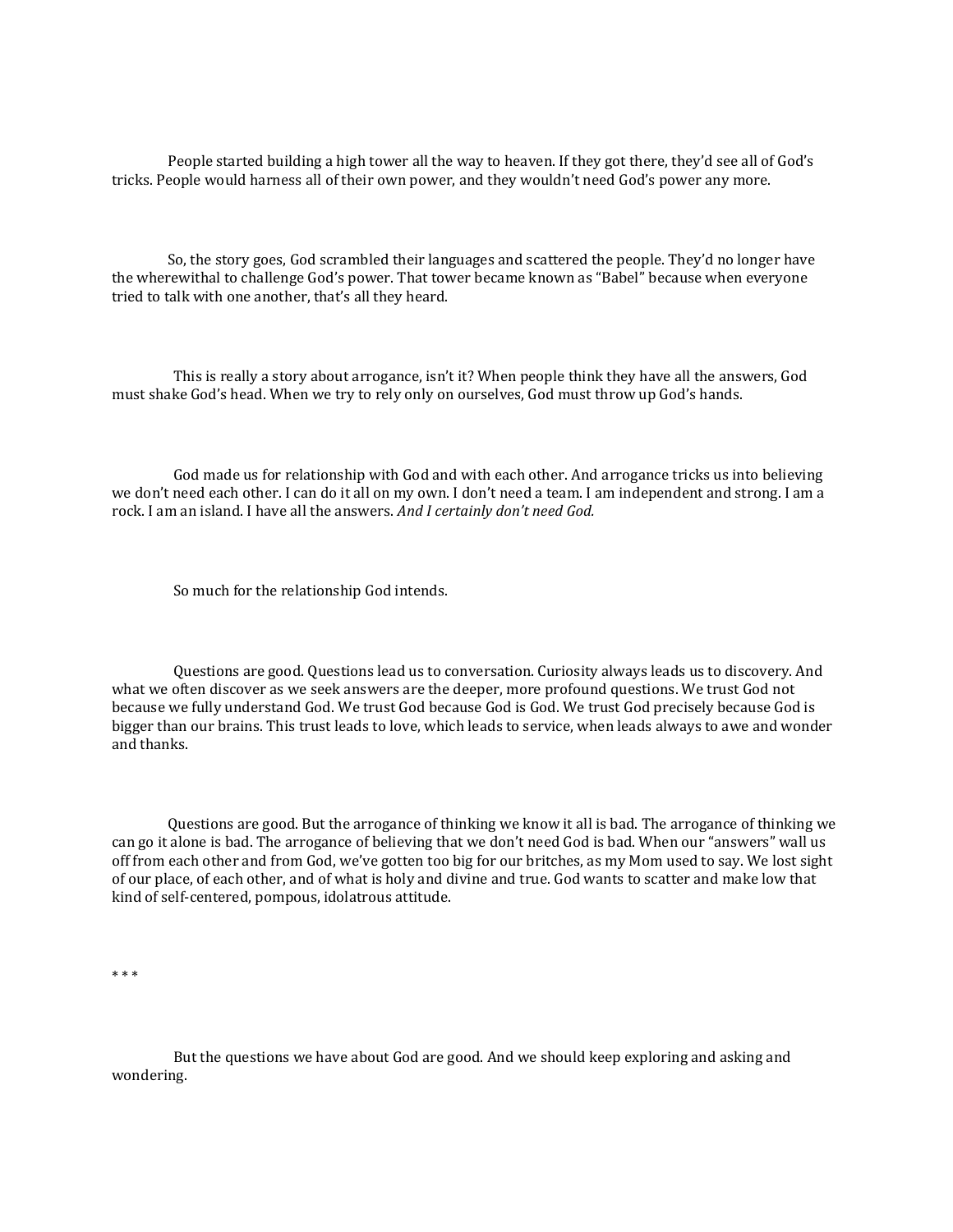I leave you with Marc Gellman's retelling of the story of Babel. Gellman's version is the story of Arinna, a smart, curious girl who loved God a lot and wanted to know a lot more about God. Particularly she wanted to know if God had a big toe.

Arinna asked her mom, "Mom you have a big toe. Dad has big toe. Does God have a big toe?"

 Arinna's mom told her to ask her dad. She did. Her dad told her to ask her grandfather. Arinna did. Everybody has a big toe, Arinna pronounced, but does God have a big toe?

 Grandfather asked the king if God had a big toe, and the king ordered the people to build a tower. The king would stand on the top of the big tower, look into heaven, and see if God had a big toe. Everyone chipped in. The tower grew higher and higher.

 God wasn't pleased. God knew if everybody worked on the tower, nobody would work in the fields growing things. Nobody would be in the shops making things. If they used all the bricks for the tower, they'd have no bricks for homes.

God knew the tower had to go, so God confused the language of the people. Soon, people divided up with others who spoke their own language and they left town to form other villages and towns where people spoke the same language.

 On the way out of town, Arinna sat in a cart with her parents and grandfather. "Momma," she asked, "I have a belly button. You have a belly button. Daddy has a belly button."

*"Does God have a belly button, too?"*

\* \* \*

To the God who invites our questions be all honor and glory, AMEN.